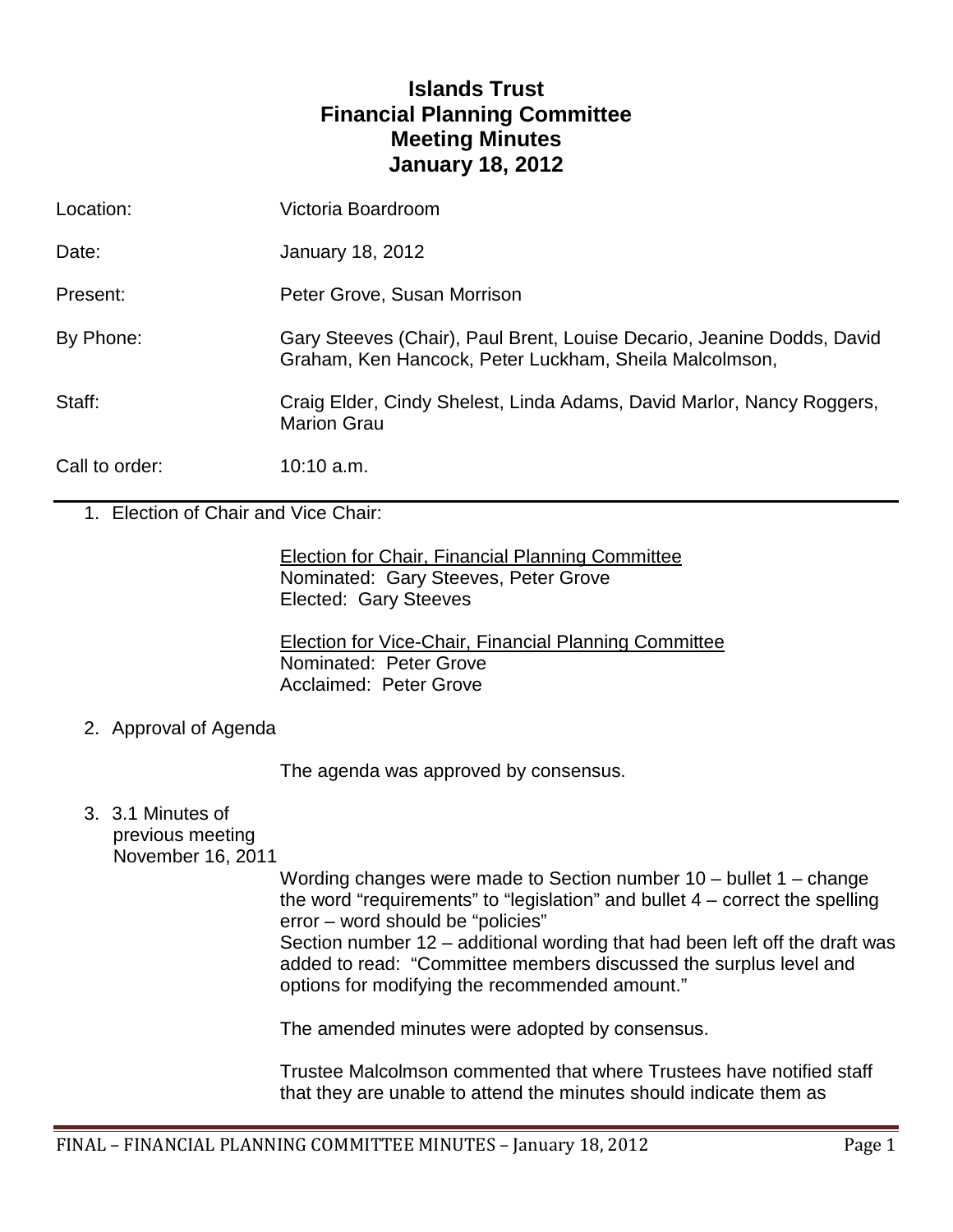"Regrets" rather than "Absent" . Also that each resolution should stand alone in its content. The members agreed that staff and trustees should ensure these practices in future meeting minutes.

4. 3.1 Follow-up Action List (FUAL)

Craig Elder reviewed and provided the Committee with a status update on each of the items on the FUAL.

### 5. 5.1 Comments on the 2012/13 budget from Trustees

Craig Elder distributed a 1 page document to the Committee that had been submitted by Trustee Law with comments about the budget.

#### **Resolution FIN847/12**

It was moved and seconded that the Financial Planning Committee include Tony Law's January 10, 2012 letter to the Financial Planning Committee on a future agenda for discussion.

#### **CARRIED UNANIMOUSLY**

6. 5.2 General discussion and questions about overall budget

> The Financial Planning Committee members had a general discussion about how to proceed with their review of the 2012/13 budget and to ensure timelines for the budget consultation process are met. It was agreed unanimously that the first step should be a review and understanding of the budget assumptions and principles.

7. 5.3.1

2012/13 Budget Assumptions and Principles

> Craig Elder reviewed the budget assumptions and principles presented to December 2011 Trust Council and highlighted changes made since that date .

- The Consumer Price Index was updated to reflect the November statistics of 2.1%
- The non-market growth report from BC Assessment was received in December, 2011 supporting the percentage of 1% non-market growth.

The Committee members discussed and asked questions of the staff on the rationale for each of the principles and assumptions used in the 2012/13 budget.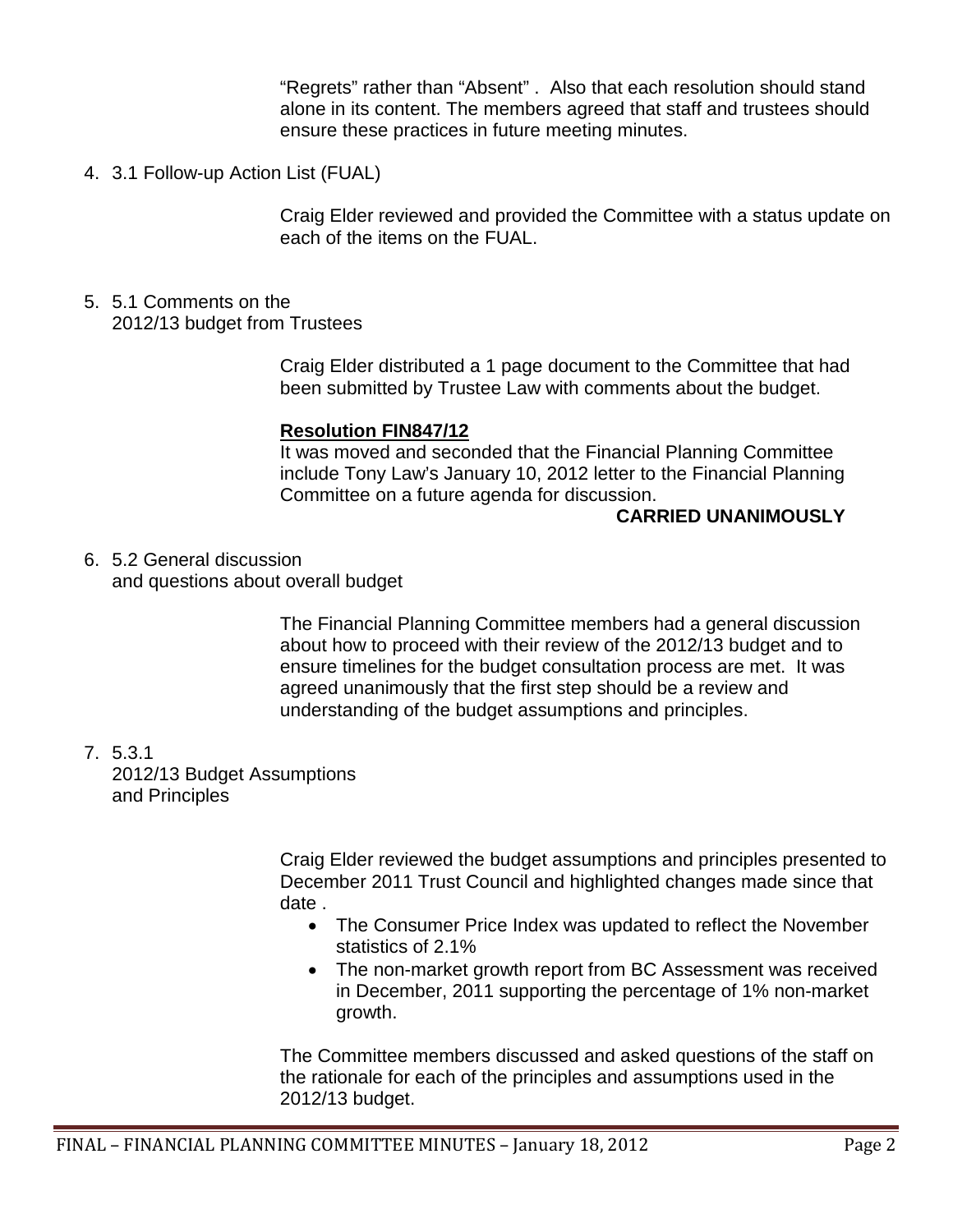Trustee Brent left the meeting at 10:55 am

Trustee Brent rejoined the meeting at 10:57 am

Trustee Grove led the committee in a discussion of the 2012/13 budget details. The details of the following budget items were discussed:

- Appropriation from Surplus
- Grant income from projects
- Contingency
- Contract Services
- Legal Services
- Local Trust Committee
- Programs
- Official Community Plan

The Committee members agreed that they would return to each of these items later during the meeting to review them for any potential budget reductions.

Recess at 12:30 pm for lunch and Paul Brent leaves the meeting.

Reconvene at 1:04 pm

8. 5.3.2. Summary of budget changes since December, 2011 Trust Council

> Craig Elder explained the budget changes since the December 2011 Trust Council. He explained the rationale for each of the changes to the following:

- Bowen Municipal contribution calculation
- Trustee benefits
- BCGEU wage and step increases
- Program items

## **Resolution FIN848/12**

It was moved and seconded that the Financial Planning Committee adopt the changes to the 2012/13 budget as outlined in document 5.3.2 Changes in budgeted expenditures from December Trust Council Budget (amended).

## **CARRIED UNANIMOUSLY**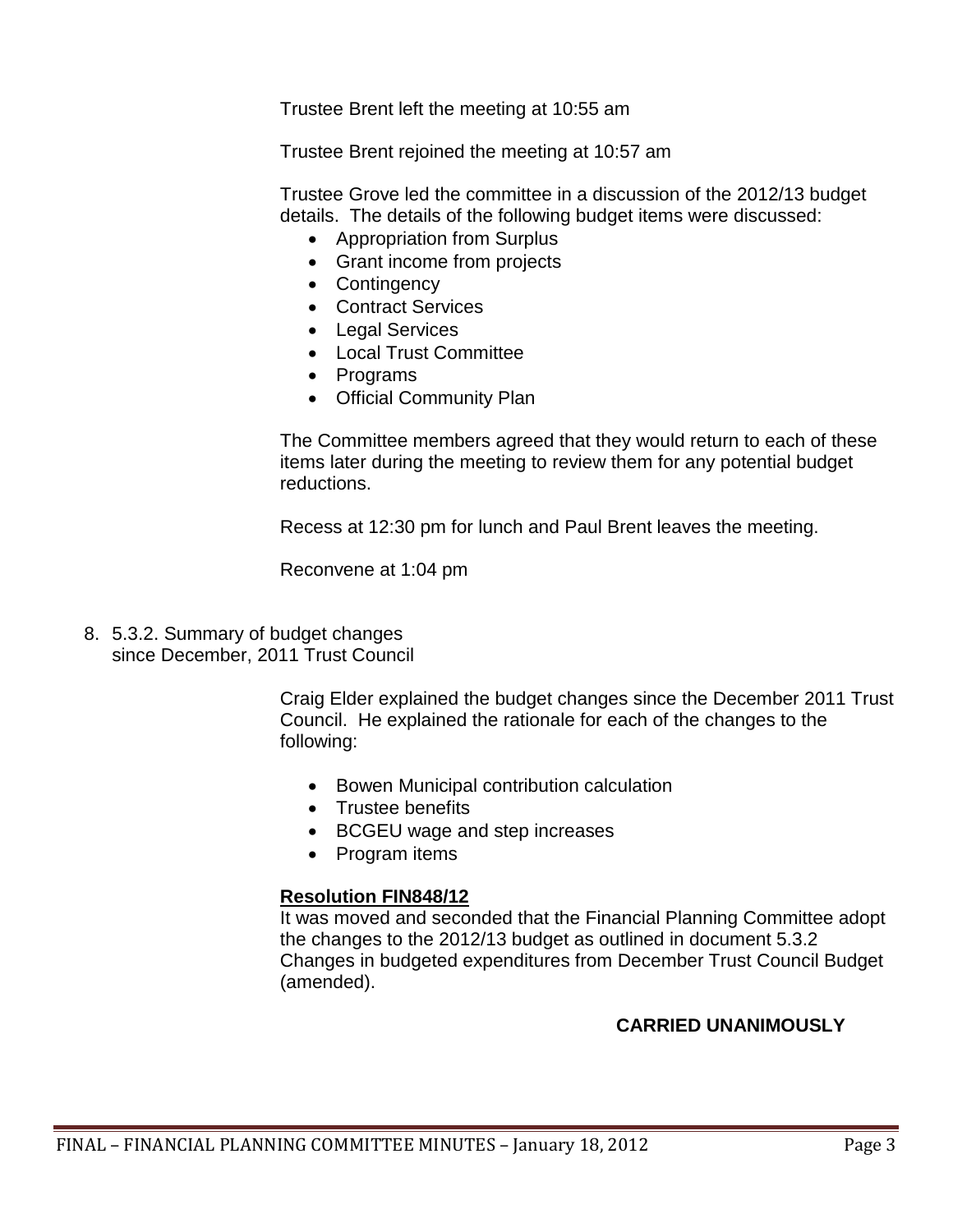- 9. 5.3.3 Draft 3 Budget Summary
	- For 2012/13

Craig Elder advised that the budget summary calculations, after including changes since the December, 2011 Trust Council, showed a tax increase of 2.2%.

10.5.3.4 Draft 3 – Base budget

Changes – Details

- 5.3.5 Draft 3 OCP/LUB Summary
- 5.3.6 Draft 3 OCP/LUB Details

Craig Elder asked for questions on the base budget details, the OCP/LUB Summary and the OCP/LUB Details.

The Committee members discussed staff resources to complete the OCP/LUB items listed in the document.

11.5.3.7. Draft 3 – Discretionary

Projects - Details

Chair Steeves requested that Committee members ask questions on the Program and Strategic Plan budget requests listed in the discretionary projects document. The Committee discussed the progress of the program implementation and the details of the 2012/13 budget request for records management.

## 12.5.3.8. Briefing – Funding for

Riparian Areas Regulation Implementation

Craig Elder discussed the briefing document previously presented to this Committee and to December 2011 Trust Council which outlines the 2012/13 funding request for implementation of the Riparian Areas Regulation. He asked whether or not this document should accompany the budget package going to Trust Council in March 2012.

## **Resolution FIN849/12**

It was moved and seconded that the Financial Planning Committee Include the Riparian Areas Regulation budget detail in the March 2012 budget information package going to Trust Council.

## **CARRIED UNANIMOUSLY**

13.5.3.9. New Proposal

Grants Database

Marion Grau, Islands Trust Grants Administrator, joined the meeting to discuss the request for funds to create a web interfaced grants database. She explained that this would make the information on available grants more accessible to the Trustees and provide a more efficient information management system for grants. After discussion by members it was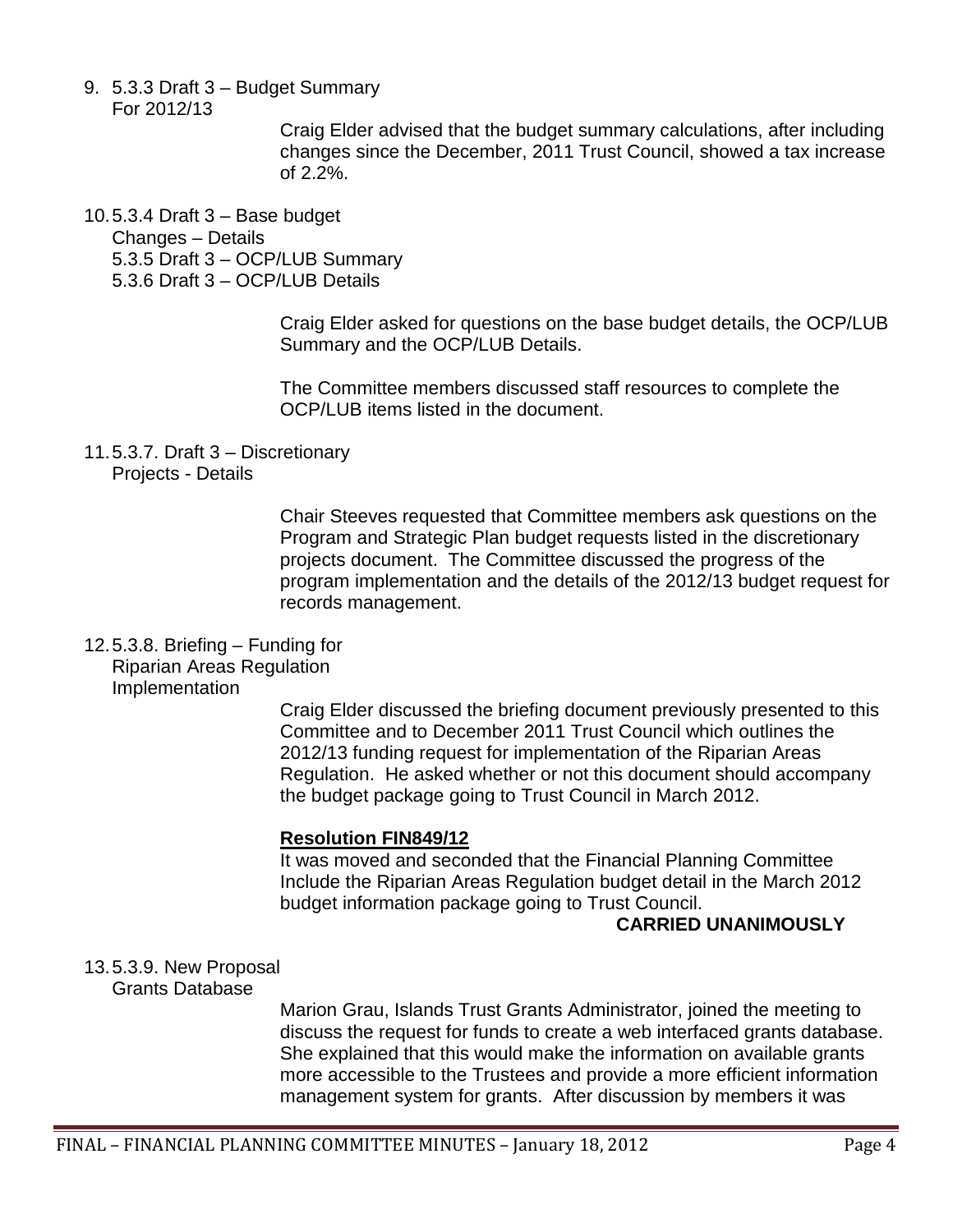decided that a more detailed analysis of the project be returned to the Financial Planning Committee at a future date, outlining options for various information management tools.

## 14.2012-13 Budget Detail

FPC Jan 18, 2012

The Financial Planning Committee returned to a discussion of the 2012-13 budget details document for further discussion.

#### **Resolution FIN850/12**

It was moved and seconded that the Financial Planning Committee increase the Provincial grant amount in the 2012/13 budget from \$146,000 to \$180,000.

**In Favour – 1 (Grove) Opposed- 8 DEFEATED**

## **Resolution FIN851/12**

It was moved and seconded that the Financial Planning Committee approve an appropriation from surplus to ensure a zero percent tax increase in the 2012/13 budget.

#### **Resolution FIN852/12**

It was moved and seconded that the motion be tabled. **CARRIED UNANIMOUSLY**

#### **Resolution FIN853/12**

It was moved and seconded that the Financial Planning Committee remove the \$38,000 Contingency amount in account number 56000 from the 2012/13 budget.

> **In Favour – 3 (Luckham, Grove, Dodds) Opposed- 6 DEFEATED**

Linda Adams discussed the background on the contingency budget. Craig Elder described the difference between accessing the contingency budget for unplanned expenditures as opposed to Surplus.

#### **Resolution FIN854/12**

It was moved and seconded that the Financial Planning Committee amend the proposed 2012/13 budget for line 56000 called Contingency to decrease it from \$38,000 to \$25,000.

#### **CARRIED UNANIMOUSLY**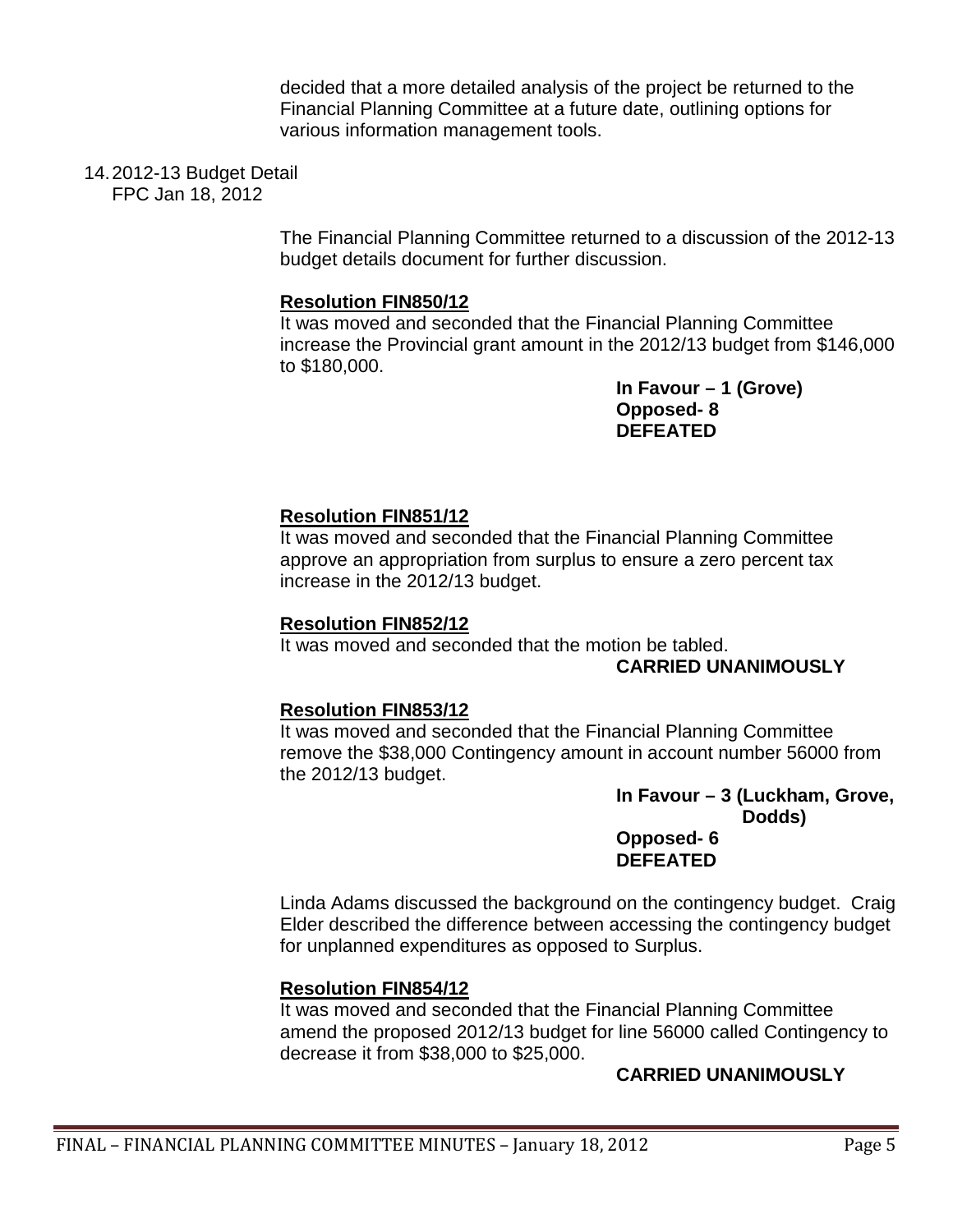The Committee discussed the Appropriation from Surplus for the 2012/13 budget.

## **Resolution FIN855/12**

It was moved and seconded to untable the motion: That the Financial Planning Committee approve an appropriation from surplus to ensure a zero percent tax increase in the 2012/13 budget.

#### **CARRIED UNANIMOUSLY**

#### **Resolution FIN856/12**

It was moved and seconded to amend the motion as follows: That the Financial Planning Committee approve an appropriation from surplus to restrict a 1 percent tax increase in the 2012/13 budget.

#### On the amendment **CARRIED UNANIMOUSLY**

On the main motion as amended **CARRIED UNANIMOUSLY**

Craig Elder advised that after taking into account the resolutions passed during this meeting, the 2012/13 budget reflects an increase to expenditures of \$60,000. The appropriation from surplus is covering a reduction in revenues from other sources; therefore the tax increase and the increase in expenditures would both be approximately 1 percent.

Trustee Dodds left the meeting at 2:47 pm

#### 15.5.3.10.

Treatment of Correction

to prior years' Bowen contribution

Craig Elder advised the Committee that the treatment of the Bowen Island Municipality contribution calculation had not included their portion of grant revenues. This had resulted in an over contribution of funds by Bowen Island Municipality over the past several years that had now become part of the funds in Surplus.

Craig Elder suggested that the 2012/13 requisition to Bowen Island Municipality be reduced by the overpayment from prior years, and that the revenue shortfall related to prior years be made up by an increase in the Appropriation from Surplus. The final amount of shortfall had not been calculated, but the estimated amount was approximately \$35,000.

## **Resolution FIN857/12**

It was moved and seconded that the Financial Planning Committee agree that the amount owing to Bowen Island, based on Craig Elder's calculation, be repaid in the 2012/13 fiscal year and that the revenue shortfall would be made up from Appropriation from Surplus. **CARRIED UNANIMOUSLY**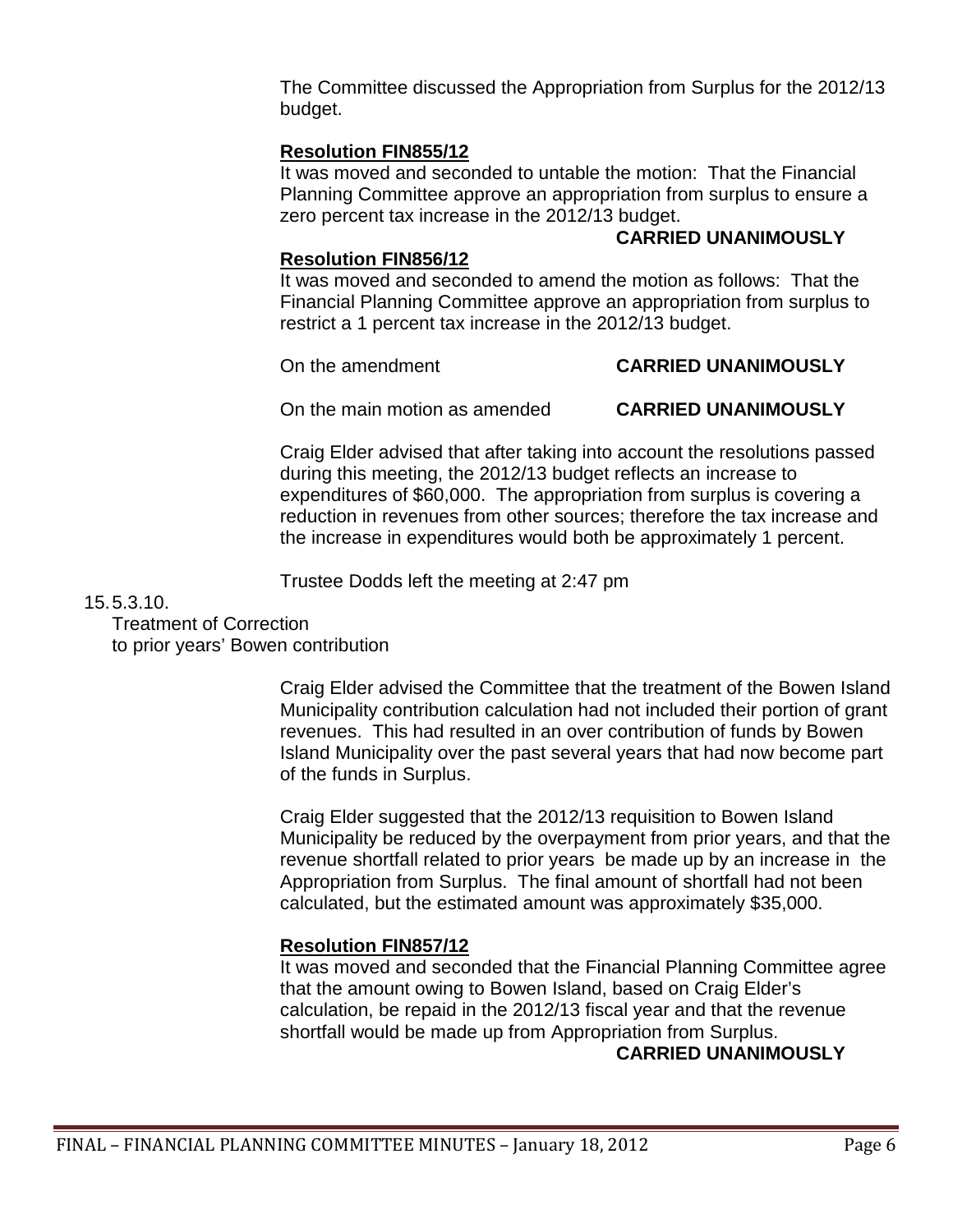## 16.5.4

Public Consultation Documents

Craig Elder advised that the following documents relating to the 2012/13 budget would be posted on the Islands Trust Website on January 25, 2012 to be viewed and commented on by the public:

- 5.4.1 Press Release
- 5.4.2 We Would like to hear from you
- $\bullet$  5.4.3. 2012/13 Budget Summary
- 5.4.4. Budget Definitions, Process Description and Timelines
- 5.4.5 Budget History 1995 to 2012

Craig Elder proposed that he would make the changes resulting from this meeting, as well as format suggestions he had received from some Committee members, and send them out to the entire Financial Planning Committee on Friday, January 20<sup>th</sup> for approval. The Committee unanimously agreed. Craig Elder further requested that Committee members return any comments on the package by Monday, January 23, 2012.

Trustee Brent returned to the meeting at 3:04 pm

Chair Steeves recommended that each Chair of each Local Trust Committee advise their Local Trust Committee members that if they have different items in their work plans or priorities than are currently indicated in the budget they would need to advise the Financial Planning Committee before February 15, 2012

#### 17.5.5 In Camera

#### **Resolution FIN858/12**

It was moved and seconded that the Financial Planning Committee go *in camera* subject to section 90 (2)(b) "the consideration of information received and held in confidence relating to negotiations between the municipality and a provincial government or the federal government or both, or between a provincial government or a federal government or both, or between a provincial government or the federal government or both and a third party", and that Islands Trust staff be invited to attend the meeting. **CARRIED UNANIMOUSLY**

Meeting in Camera 3:15 pm

Return from in Camera 3:55 pm

Trustee Grove left the meeting during the in camera portion of the meeting at 3:52 pm